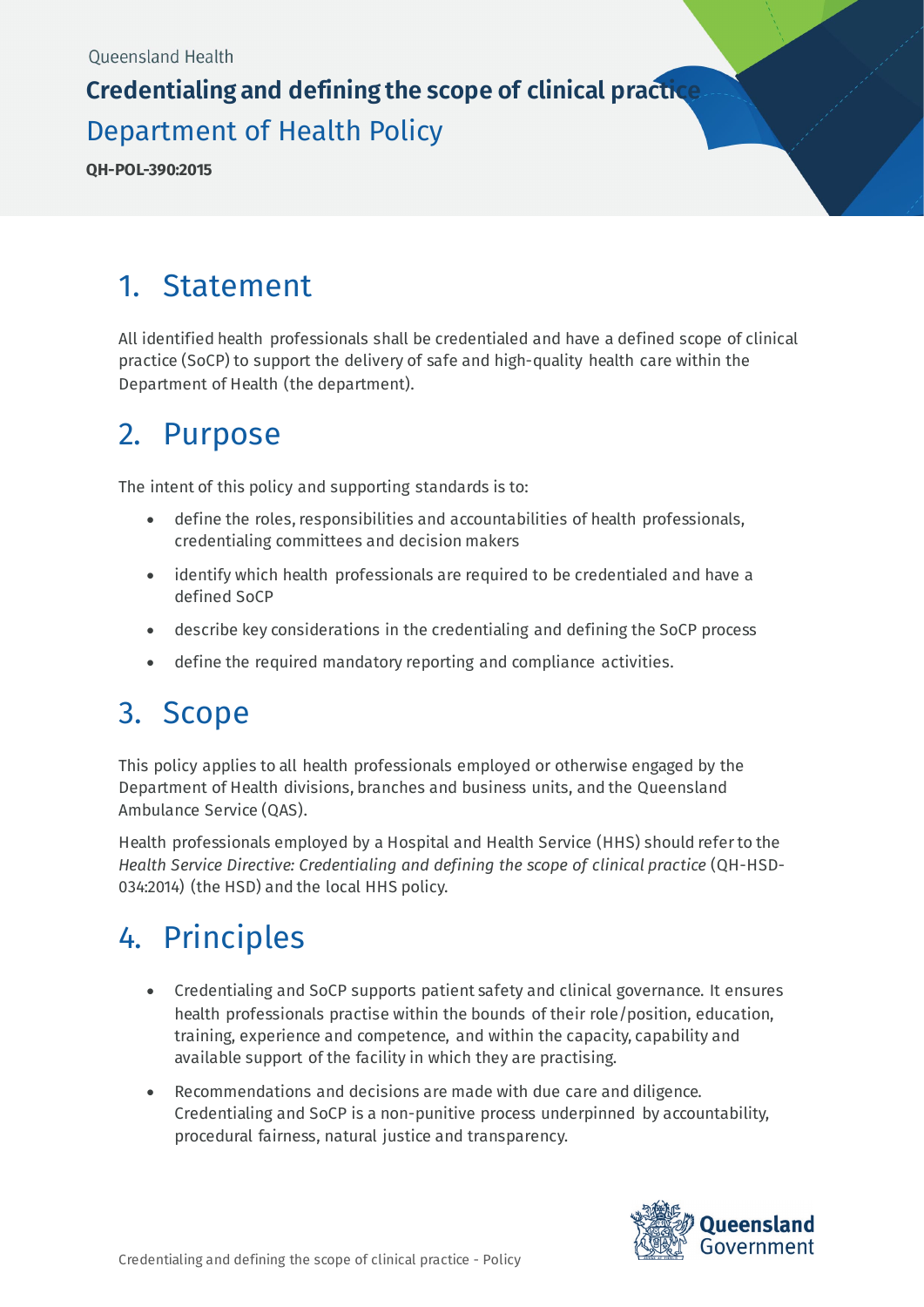• Applicants are treated equally and without discrimination. All recommendations and decisions are based on the professional competence of the health professional and the capacity and capability of the relevant service.

## 5. Requirements

#### 5.1. Processes for credentialing and defining the scope of clinical practice

The processes, roles and responsibilities, monitoring and reporting requirements, and which health professionals are required to be credentialed and have a defined SoCP are detailed in the department standard: *Credentialing and defining scope of clinical practice process (QH-IMP-390- 2:2022).*

#### 5.2. Statewide and regional scope of clinical practice

Statewide and regional services are coordinated by the department or a HHS and provided to multiple other HHSs across Queensland. The provision of these services requires health professionals to travel to facilities in other HHSs. These health professionals are therefore eligible to have an appropriate defined SoCP relevant to the service.

The department, by the nature of the organisation, is a statewide service. However, only health professionals undertaking a role or function as part of a service listed in the standard *Statewide and regional scope of clinical practice (QH-IMP-390-3:2022)* are eligible for a statewide or regional SoCP.

Other health professionals employed, or otherwise engaged, by the department who require credentialing and SoCP will have a SoCP approved for the Department of Health only.

# 6. Legislation

- *Anti-Discrimination Act 1991 (Qld)*
- *Health Ombudsman Act 2013 (Qld)*
- *Health Practitioner Regulation National Law Act 2009 (Qld)*
- *Hospital and Health Boards Act 2011 (Qld)*
- Hospital and Health Boards Regulation 2012 (Qld)
- *Human Rights Act 2019 (Qld)*
- *Information Privacy Act 2009 (Qld)*
- *Judicial Review Act 1991 (Qld)*
- *Major Events Act 2014 (Qld)*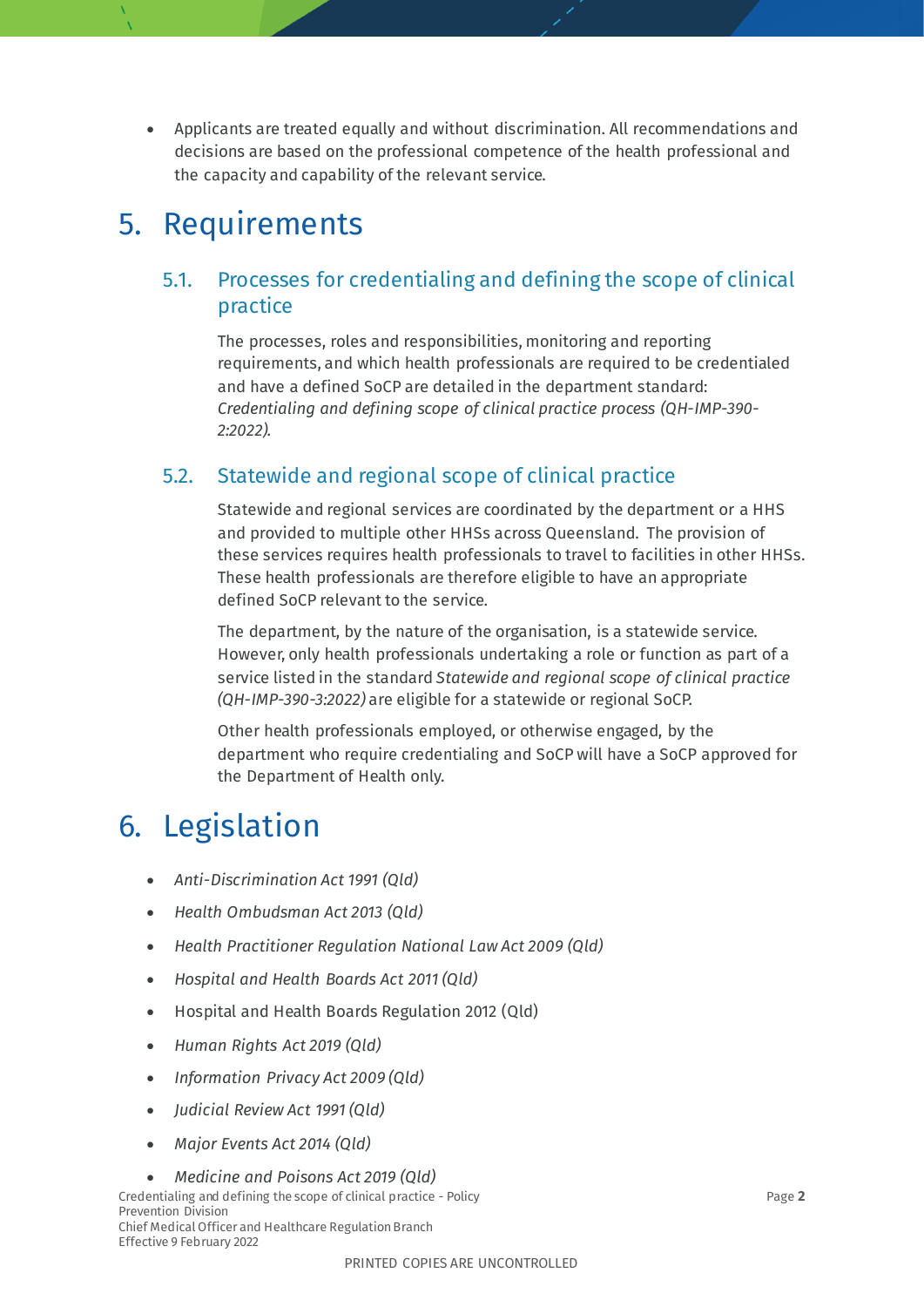- Medicine and Poisons (Medicines) Regulation 2021 (Qld)
- *Public Health Act 2005 (Qld)*

# 7. Supporting documents

- Standards and guidelines related to this policy
	- o Credentialing and defining scope of clinical practice process, Department of Health Standard (QH-IMP-390-2:2022)
	- o Statewide and regional scope of clinical practice, Department of Health Standard (QH-IMP-390-3:2022)
	- o Credentialing and defining scope of clinical practice for medical practitioners and dentists in Queensland – a best practice guideline (QH-GDL-390-1-1:2017)
- Health Service Directives:
	- o Credentialing and defining scope of clinical practice (QH-HSD-034:2014)
- Department policies, standards and guidelines
	- o Statewide Services Policy (QH-POL-488:2021)
- Other supporting documents
	- o Australian Commission on Safety and Quality in Health Care, Credentialing health practitioners and defining their scope of clinical practice: A guide for managers and practitioners, available at:

[https://www.safetyandquality.gov.au/publications-and-resources/resource](https://www.safetyandquality.gov.au/publications-and-resources/resource-library/credentialing-health-practitioners-and-defining-their-scope-clinical-practice-guide-managers-and-practitioners)[library/credentialing-health-practitioners-and-defining-their-scope-clinical](https://www.safetyandquality.gov.au/publications-and-resources/resource-library/credentialing-health-practitioners-and-defining-their-scope-clinical-practice-guide-managers-and-practitioners)[practice-guide-managers-and-practitioners](https://www.safetyandquality.gov.au/publications-and-resources/resource-library/credentialing-health-practitioners-and-defining-their-scope-clinical-practice-guide-managers-and-practitioners)

## 8. Definitions

| <b>Term</b>   | <b>Definition</b>                                                                                                                                                                                                                                                                                                                                                        |  |
|---------------|--------------------------------------------------------------------------------------------------------------------------------------------------------------------------------------------------------------------------------------------------------------------------------------------------------------------------------------------------------------------------|--|
| Credentialing | The formal process used to verify and review the qualifications,<br>experience, professional standing and other relevant professional<br>attributes of health professionals for the purpose of forming a view<br>about their competence, performance and professional suitability to<br>provide a safe, high quality healthcare service within specific<br>environments. |  |
| Engaged       | Used in conjunction with employed, this refers to health professionals<br>who provide services in a Queensland public health facility but are not<br>employed by a HHS or the Department. This may include, but is not<br>limited to:                                                                                                                                    |  |
|               | Contracted services                                                                                                                                                                                                                                                                                                                                                      |  |
|               | Third party providers                                                                                                                                                                                                                                                                                                                                                    |  |
|               | Outreach and visiting clinical services                                                                                                                                                                                                                                                                                                                                  |  |